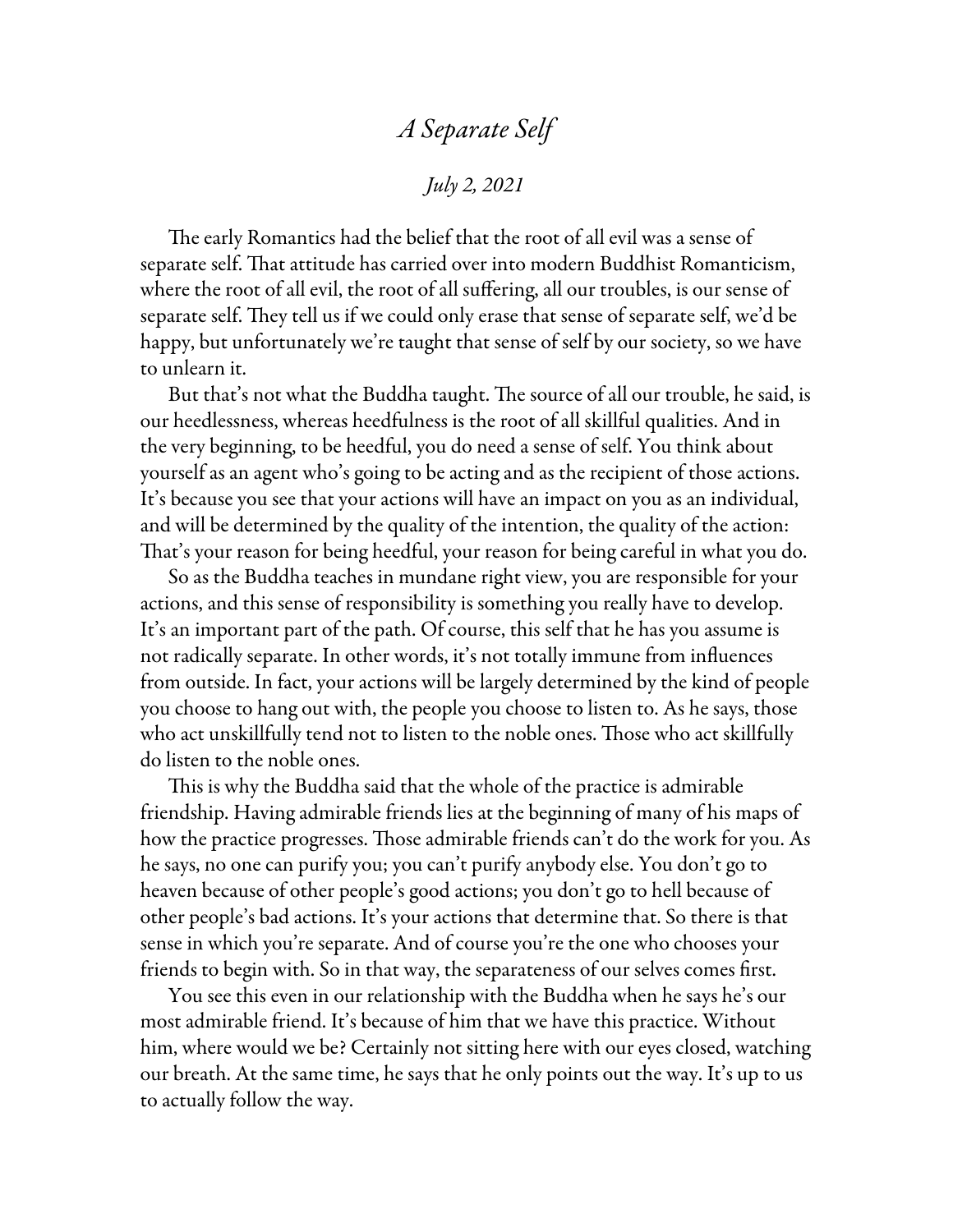He gives the analogy of someone who knows the route to Rajagaha and can tell it in a lot of detail. It's not the case that everybody who hears those instructions will actually get to Rajagaha. Why? Because they don't follow the instructions. In that case, what can the person who's giving the instructions do? So even though we are interconnected to that extent that we can benefit from the Buddha's teachings, still ultimately it's up to us as individuals to decide what to do: whether to follow his teachings or not.

There was a person who came to see the Buddha one time and said basically that if someone has found the way, he shouldn't go telling it to other people because everybody's kamma is separate. The Buddha replied that that's the same as saying that if someone has wealth he shouldn't share it with other people. In saying that, you're causing a lot of harm. So again, we're not so radically separate that we can't benefit from listening to one another and emulating one another's good habits. Sometimes that emulation is subconscious. But still, *we're* the ones who make the decisions about what to do, what to say, what to think.

This is what the concept of a separate self is useful for: a sense of responsibility, the belief that the buck stops here. If meditation is not going well, part of it may be due to the fact that you've got the wrong instructions or you're staying in a bad environment, but primarily you have to look at yourself: What are you doing? Some people get the best instructions and they misunderstand them and misapply them. Suppose you drove a car into a telephone pole, and someone asked, "Why is the car smashed?" Would you say, "Well it's because of a long line of interconnected, impersonal interactions"? Who would take that as an acceptable answer? If you didn't take responsibility for what you'd done, if people didn't take responsibility for what they'd done, what kind of world would that be? We couldn't live with one another.

But it's not just in the outside world: In our own practice of the Buddha's teachings, if we don't take responsibility for our own actions, how are we going to get anywhere? Remember the Buddha's instructions to Rahula. When you do something and the results are not good, you turn around and look at your actions. What did you do wrong? You go to others for help to get some idea of what you might have done wrong. But then you have to go back and make the correction yourself.

So this sense of responsibility—which is linked, at least to some extent, to a sense of a separate self—is an important strategy on the path. Without it, we would have no way of learning, we wouldn't know where to look to improve our lives, we wouldn't know where to trace out cause and effect. And if we can't see that, what are we going to see? Where are we going to gain any discernment?